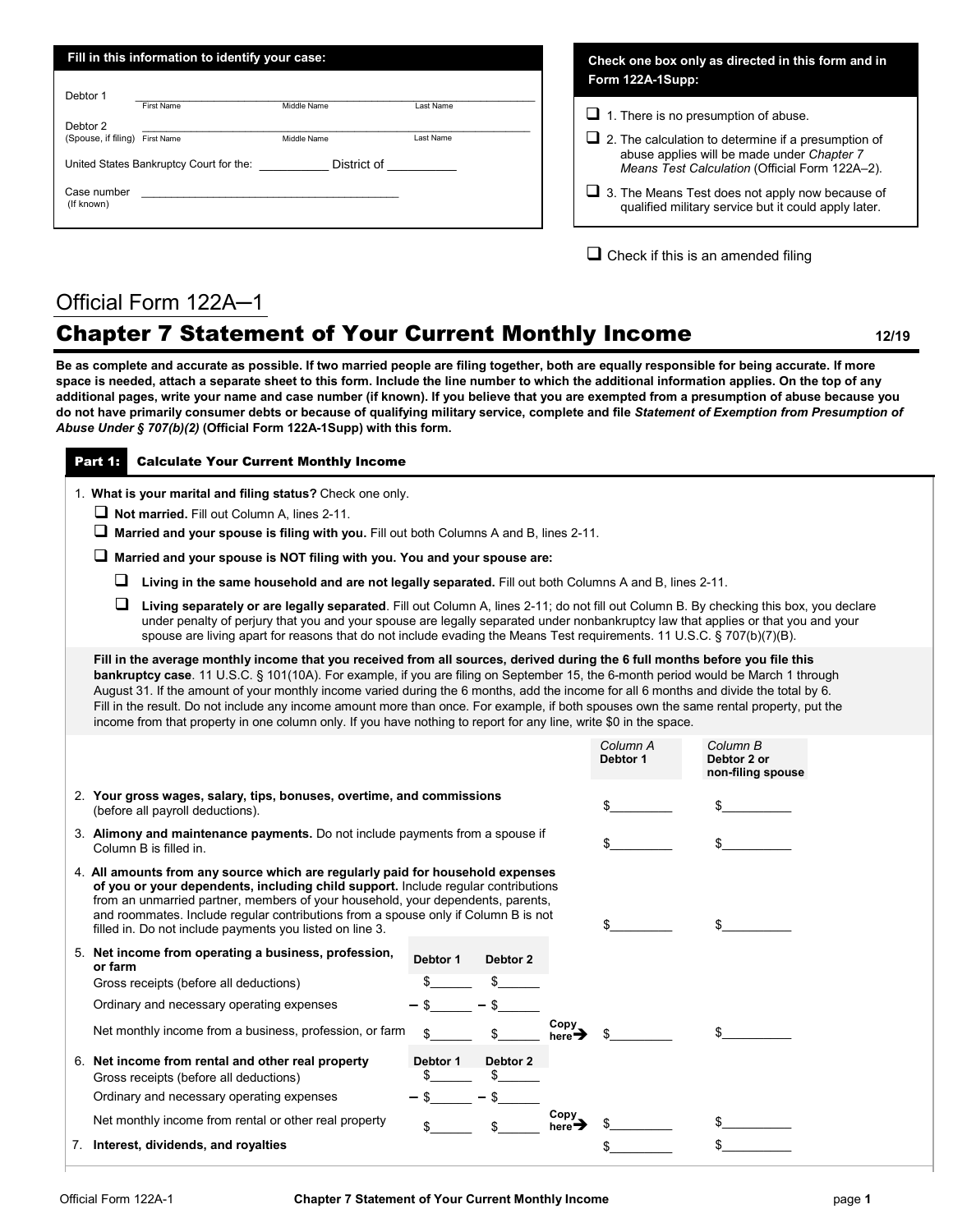|                  | <b>First Name</b><br>Middle Name<br>Last Name                                                                                                                                                                                                                                                                                                                                                                                                                                                                                                                                                                                                                                                                  | Case number (if known) |                                              |                      |
|------------------|----------------------------------------------------------------------------------------------------------------------------------------------------------------------------------------------------------------------------------------------------------------------------------------------------------------------------------------------------------------------------------------------------------------------------------------------------------------------------------------------------------------------------------------------------------------------------------------------------------------------------------------------------------------------------------------------------------------|------------------------|----------------------------------------------|----------------------|
|                  |                                                                                                                                                                                                                                                                                                                                                                                                                                                                                                                                                                                                                                                                                                                |                        |                                              |                      |
|                  |                                                                                                                                                                                                                                                                                                                                                                                                                                                                                                                                                                                                                                                                                                                | Column A<br>Debtor 1   | Column B<br>Debtor 2 or<br>non-filing spouse |                      |
|                  | 8. Unemployment compensation                                                                                                                                                                                                                                                                                                                                                                                                                                                                                                                                                                                                                                                                                   | \$                     |                                              |                      |
|                  | Do not enter the amount if you contend that the amount received was a benefit                                                                                                                                                                                                                                                                                                                                                                                                                                                                                                                                                                                                                                  |                        |                                              |                      |
|                  |                                                                                                                                                                                                                                                                                                                                                                                                                                                                                                                                                                                                                                                                                                                |                        |                                              |                      |
|                  | 9. Pension or retirement income. Do not include any amount received that was a<br>benefit under the Social Security Act. Also, except as stated in the next sentence, do<br>not include any compensation, pension, pay, annuity, or allowance paid by the<br>United States Government in connection with a disability, combat-related injury or<br>disability, or death of a member of the uniformed services. If you received any retired<br>pay paid under chapter 61 of title 10, then include that pay only to the extent that it<br>does not exceed the amount of retired pay to which you would otherwise be entitled if<br>retired under any provision of title 10 other than chapter 61 of that title. |                        |                                              |                      |
|                  | 10. Income from all other sources not listed above. Specify the source and amount.<br>Do not include any benefits received under the Social Security Act; payments received<br>as a victim of a war crime, a crime against humanity, or international or domestic<br>terrorism; or compensation, pension, pay, annuity, or allowance paid by the United<br>States Government in connection with a disability, combat-related injury or disability, or<br>death of a member of the uniformed services. If necessary, list other sources on a<br>separate page and put the total below.                                                                                                                          |                        |                                              |                      |
|                  |                                                                                                                                                                                                                                                                                                                                                                                                                                                                                                                                                                                                                                                                                                                |                        |                                              |                      |
|                  |                                                                                                                                                                                                                                                                                                                                                                                                                                                                                                                                                                                                                                                                                                                |                        |                                              |                      |
|                  | Total amounts from separate pages, if any.                                                                                                                                                                                                                                                                                                                                                                                                                                                                                                                                                                                                                                                                     | $+$ \$                 | $+$ \$                                       |                      |
|                  | 11. Calculate your total current monthly income. Add lines 2 through 10 for each                                                                                                                                                                                                                                                                                                                                                                                                                                                                                                                                                                                                                               |                        | +                                            | =                    |
|                  | column. Then add the total for Column A to the total for Column B.                                                                                                                                                                                                                                                                                                                                                                                                                                                                                                                                                                                                                                             |                        |                                              | <b>Total current</b> |
|                  | <b>Determine Whether the Means Test Applies to You</b>                                                                                                                                                                                                                                                                                                                                                                                                                                                                                                                                                                                                                                                         |                        |                                              | monthly income       |
|                  | 12. Calculate your current monthly income for the year. Follow these steps:                                                                                                                                                                                                                                                                                                                                                                                                                                                                                                                                                                                                                                    |                        |                                              |                      |
| 12a.             |                                                                                                                                                                                                                                                                                                                                                                                                                                                                                                                                                                                                                                                                                                                |                        |                                              | \$                   |
|                  | Multiply by 12 (the number of months in a year).                                                                                                                                                                                                                                                                                                                                                                                                                                                                                                                                                                                                                                                               |                        |                                              | $x$ 12               |
| 12b.             | The result is your annual income for this part of the form.                                                                                                                                                                                                                                                                                                                                                                                                                                                                                                                                                                                                                                                    |                        | 12b.                                         | \$                   |
|                  | 13. Calculate the median family income that applies to you. Follow these steps:                                                                                                                                                                                                                                                                                                                                                                                                                                                                                                                                                                                                                                |                        |                                              |                      |
|                  | Fill in the state in which you live.                                                                                                                                                                                                                                                                                                                                                                                                                                                                                                                                                                                                                                                                           |                        |                                              |                      |
|                  | Fill in the number of people in your household.                                                                                                                                                                                                                                                                                                                                                                                                                                                                                                                                                                                                                                                                |                        |                                              |                      |
|                  | To find a list of applicable median income amounts, go online using the link specified in the separate<br>instructions for this form. This list may also be available at the bankruptcy clerk's office.                                                                                                                                                                                                                                                                                                                                                                                                                                                                                                        |                        |                                              |                      |
|                  | 14. How do the lines compare?                                                                                                                                                                                                                                                                                                                                                                                                                                                                                                                                                                                                                                                                                  |                        |                                              |                      |
| Part 2: <b>1</b> | 14a. In Line 12b is less than or equal to line 13. On the top of page 1, check box 1, There is no presumption of abuse.<br>Go to Part 3. Do NOT fill out or file Official Form 122A-2                                                                                                                                                                                                                                                                                                                                                                                                                                                                                                                          |                        |                                              |                      |